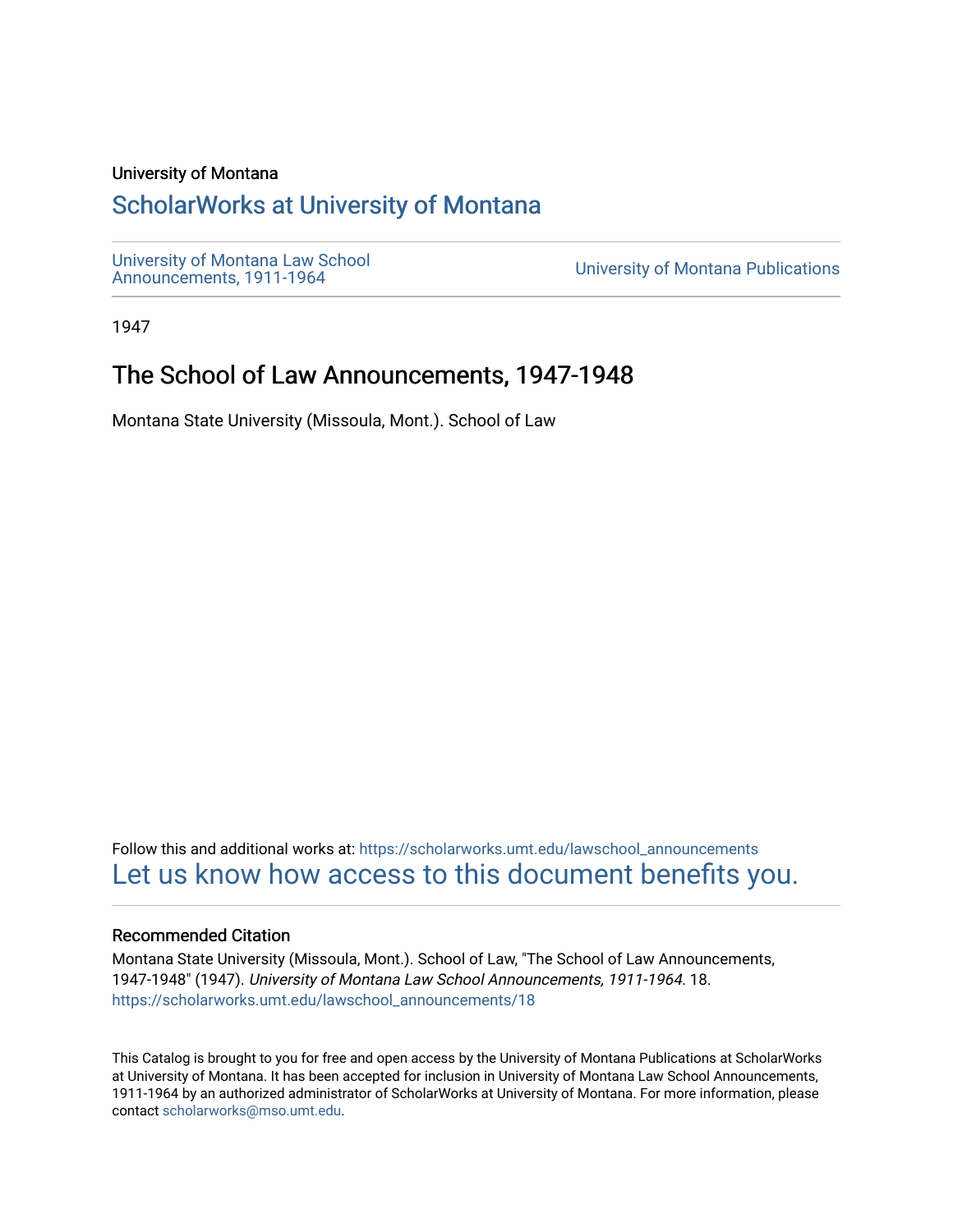

# **ANNOUNCEMENTS 1947-48**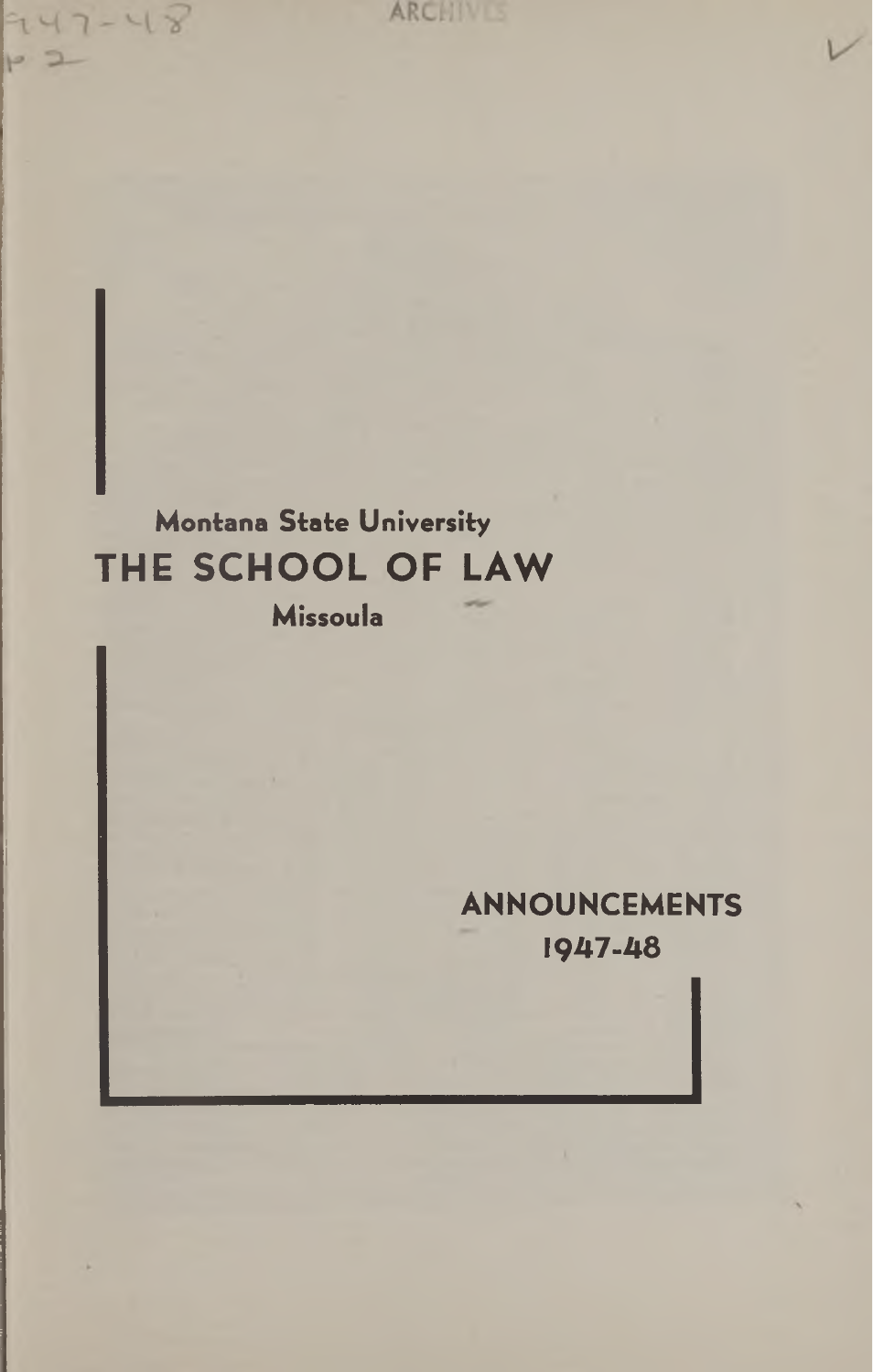# **MONTANA STATE UNIVERSITY CALENDAR** 1947-48

# **1947**

#### **Summer Session**

| 1947-48               |              |
|-----------------------|--------------|
| 1947                  |              |
| <b>Summer Session</b> |              |
|                       |              |
|                       |              |
|                       |              |
|                       | Session Ends |

# **Autumn Quarter**

|                                                                             | Freshman Week and Registration  |
|-----------------------------------------------------------------------------|---------------------------------|
| September 25-27, Thursday through Saturday                                  | Registration of Former Students |
|                                                                             |                                 |
|                                                                             |                                 |
|                                                                             |                                 |
| December 18, Thursday, 5:20 p.mAutumn Quarter Ends; Christmas Recess Begins |                                 |

# **1948**

### **Winter Quarter**

| <b>Spring Quarter</b> |
|-----------------------|
|                       |
|                       |
|                       |
|                       |
|                       |
|                       |

### **Spring Quarter**

| <b>Spring Quarter</b> |
|-----------------------|
|                       |
|                       |
|                       |
|                       |
|                       |
|                       |
|                       |
|                       |

#### **Summer Session**

|  |                    | Registration |
|--|--------------------|--------------|
|  | Instruction Begins |              |
|  | Session Ends       |              |

#### **Autumn Quarter**

| <b>Autumn Quarter</b>                                                       |
|-----------------------------------------------------------------------------|
|                                                                             |
| September 23-25, Thursday through SaturdayRegistration of Former Students   |
|                                                                             |
|                                                                             |
|                                                                             |
| December 16, Thursday, 5:20 p.mAutumn Quarter Ends; Christmas Recess Begins |

An act of the Seventeenth Montana Legislative Assembly provides that schools shall not be dismissed on the following days: February 12 (Lincoln's birthday) ; February 22 (Washington's birthday) ; Second Tuesday of May (Arbor Day) ; June 14 (Flag Day) ; October 12 (Columbus Day) ; November 1 (Pioneer Day) ; November 11 (Armistice Day).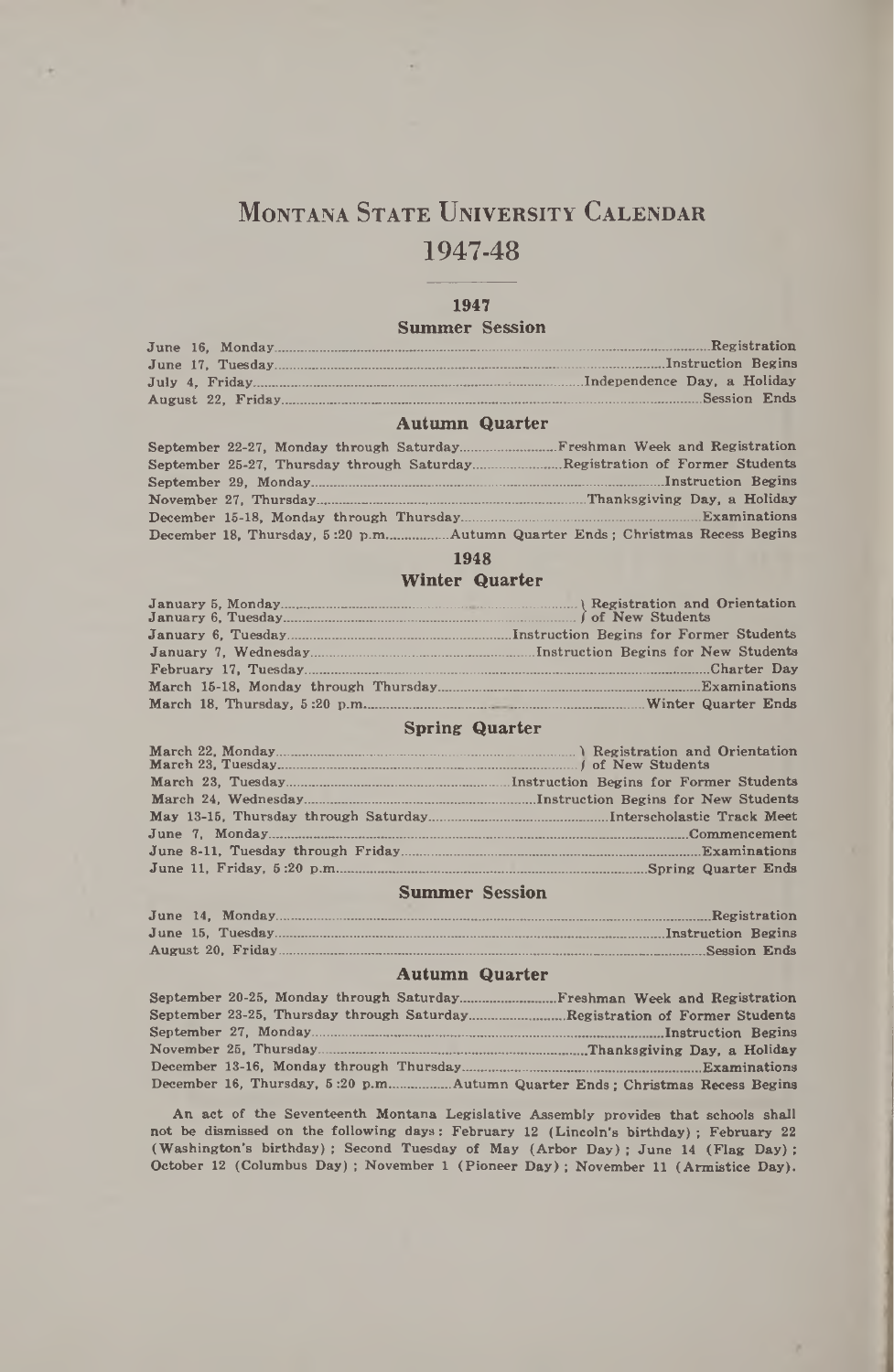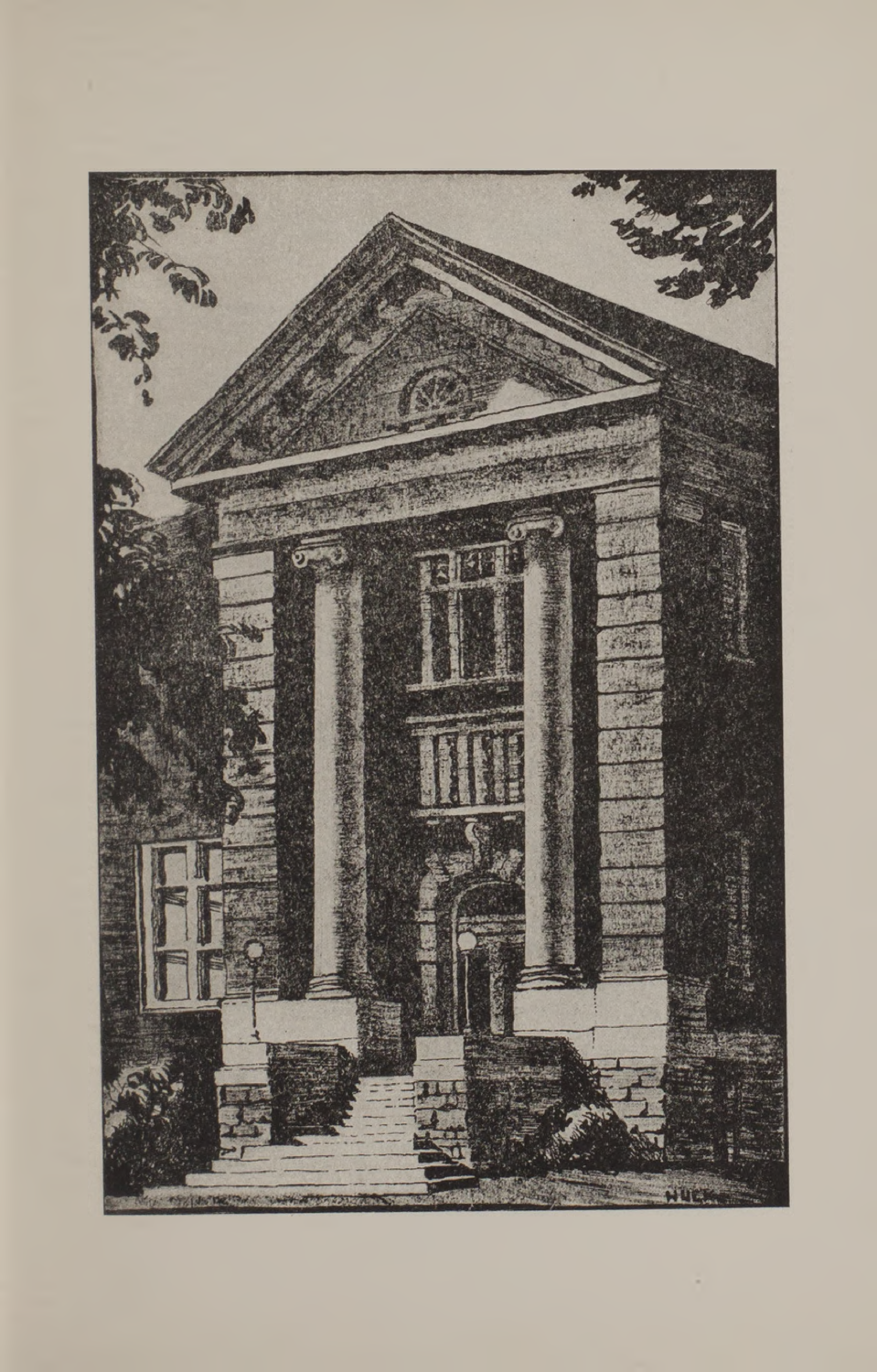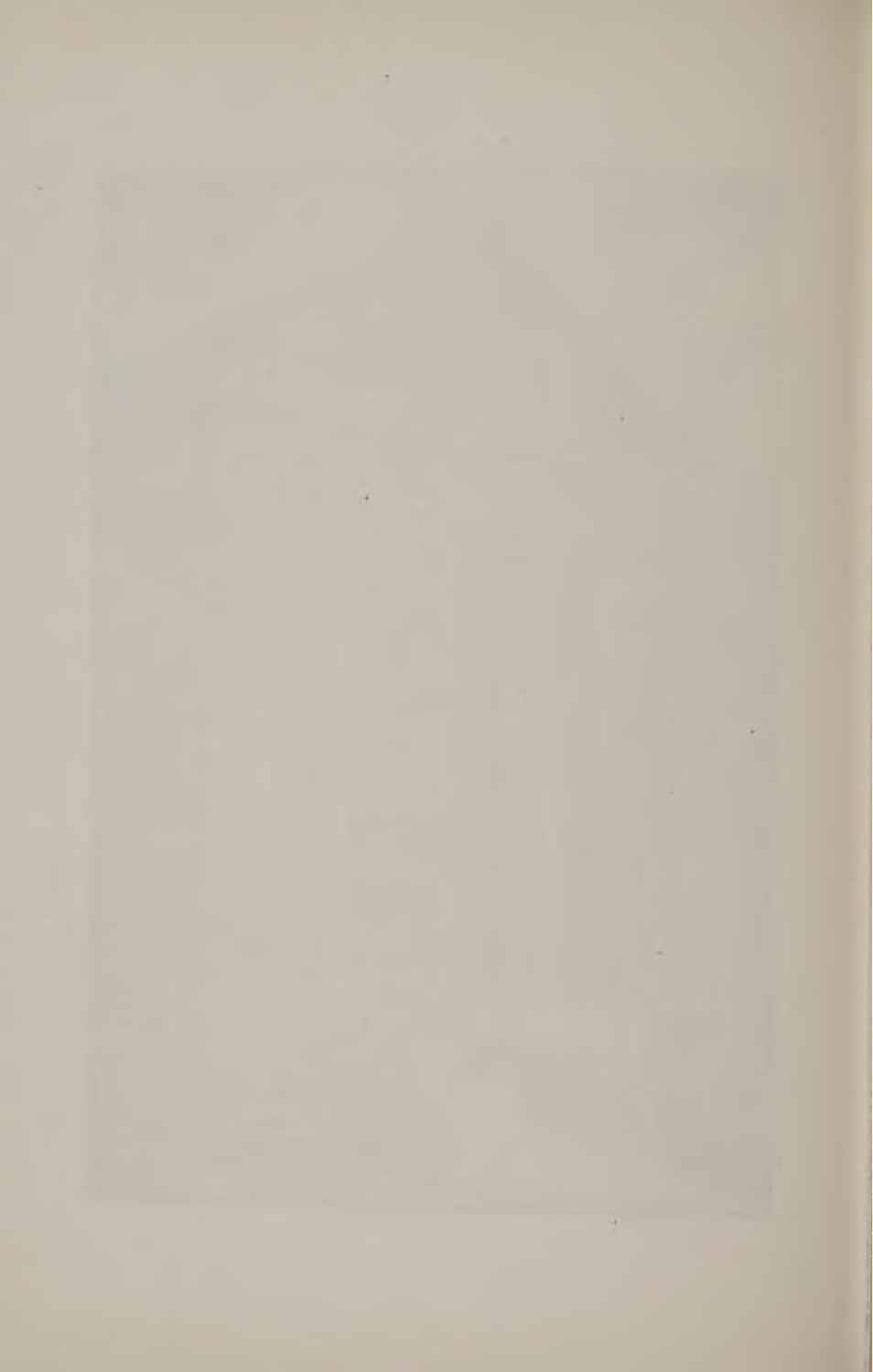# **SCHOOL OF LAW**

# Officers of Administration and Instruction

# OFFICERS OF ADMINISTRATION

President of the University JAMES A. McCAIN, M.A. CHARLES W. LEAPHART, M.A., S.J.D. Dean and Professor of Law Librarian CHARLOTTE RUSSEL

# OFFICERS OF INSTRUCTION **Staff of the School of Law**

| WILLIAM BOONE, B.A., LLB. (Montana)         | Instructor of Law      |
|---------------------------------------------|------------------------|
| Edwin W. Briggs, B.A., LL.M. (Harvard)      | Profesor of Law        |
| FRANCIS E. COAD, B.A., LL.M. (Columbia)     | Asst. Professor of Law |
| EDMUND FRITZ, B.A., LLB. (Montana)          | Instructor of Law.     |
| J. C. GARLINGTON, B.A., LL.B. (Montana).    | Asst. Professor of Law |
| CHARLES W. LEAPHART, M.A., S.J.D. (Harvard) | Professor of Law       |
| David R. Mason, B.A., S.J.D. (Harvard)      | Professor of Law       |
| WALTER L. POPE, B.A., J.D. (Chicago)        | Professor of Law       |
| RUSSELL E. SMITH, LL.B. (Montana)           | Astt. Professor of Law |
| J. Howard Toelle, B.A., LL.M. (Harvard)     | Professor of Law       |
| DONOVAN WORDEN, B.A., L.L.B. (Montana).     | Instructor of Law      |
|                                             |                        |

# **GENERAL STATEMENT**

The act to establish the School of Law was approved February 17, 1911. The School of Law was started in September, 1911, while C. A. Duniway was president of the University of Montana. In 1914 it was admitted to the Association of American Law Schools of which it is a member in good standing. It is among the schools approved by the American Bar Association.

The school is located in a well-equipped law school building with adequate class, office, library, and court room facilities. It has a working library of more than 30,000 volumes.

The School of Law will operate on a four-quarter basis as long as the needs of returning veterans require it. Nine quarters work in residence are requisite for the Bachelor of Laws degree. Students who attend continuously and who do satisfactory work will be able to secure the degree in two and one-quarter calendar years.

#### **Requirements for Admission**

Non-veteran applicants for admission must present credits equal to one-half of the work acceptable for a bachelor's degree in Montana State University of which not more than 10 per cent may include work in non-theory courses in military science, hygiene, domestic arts, physical education, vocal or instrumental music, or other courses of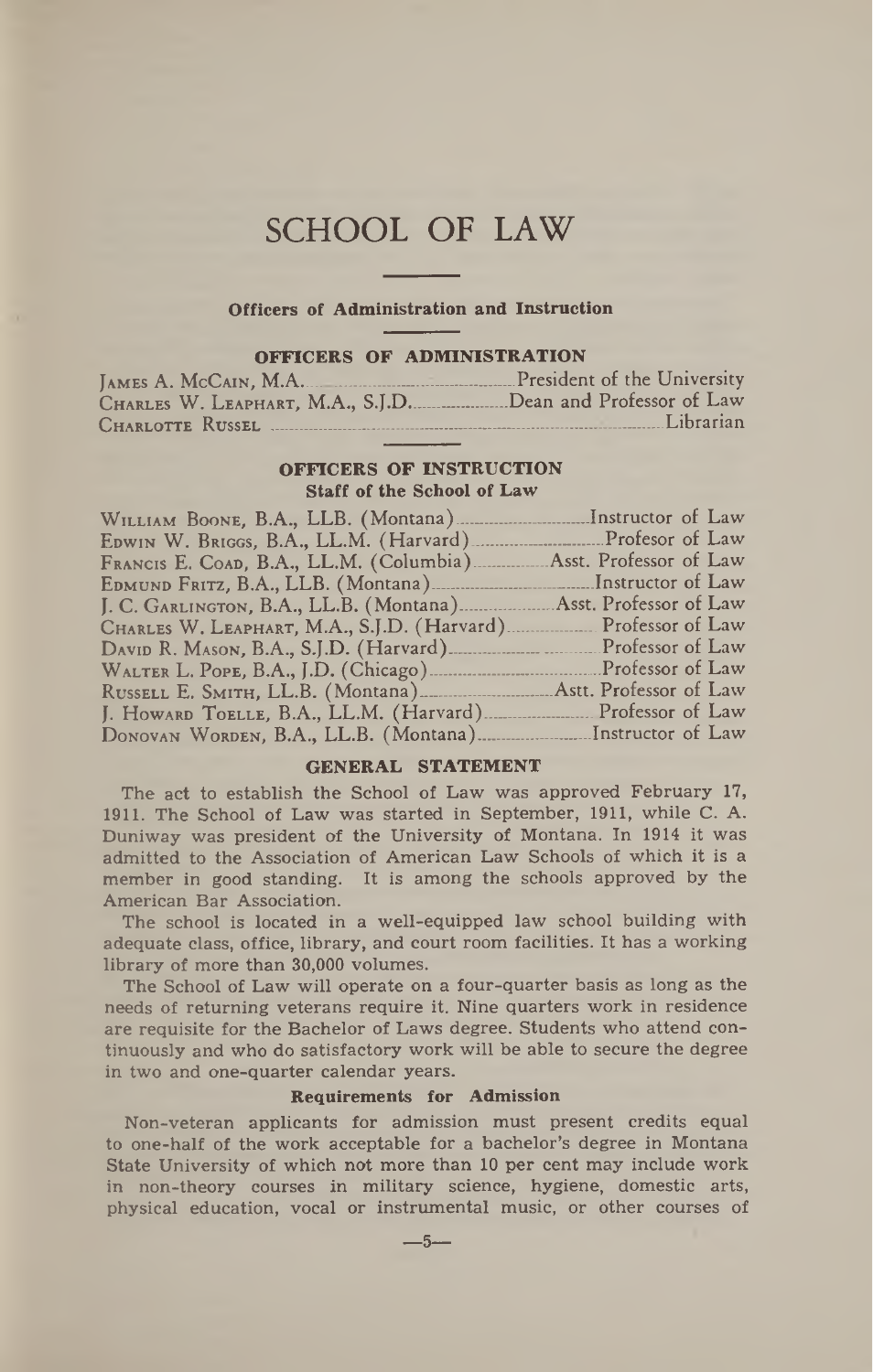similar character. This work must be done in residence at an approved college pr university and have been passed with a scholastic average at least equal to the average required for graduation in the institutions attended, and this average shall also be attained by the student in his theory courses.

Furthermore, the applicant for admisison must, in his prelegal work, satisfy the scholastic average requirements for graduation of students of the second period in the College of Arts and Sciences of Montana State University. These requirements are that he must have obtained a number of grade points at least equal to all of the credits for which he has registered and for which he has received a grade. Grade points are computed as follows: 3 grade points for each credit of A; 2 grade points for each credit of B; <sup>1</sup> grade point for each credit of C. Courses grade F (failure), I (unremoved incomplete), E (condition) are given one negative grade point (-1) per credit. The negative grade points must be substracted from the positive grade points earned to determine the number of grade points acquired toward meeting grade point requirements. When credits are accepted from another institution, grade points are evaluated at the time of transfer; however, where a student has had pre-legal work at Montana State University and at another institution, he must meet the above requirements on credits earned at Montana State University as well as on his entire record.

A veteran of the present war must present the same amount of credits with the same restrictions as to the percentage of non-theory courses and scholastic averages as the non-veteran. He may, however, in lieu of, or in addition to offering for admission credits obtained in regular college or university courses, offer credits for:

- (1) Military training as such (not to exceed 12 quarter credits). For purposes of admission credits so obtained are classed as credits in theory courses.
- (2) Study or intellectual growth while the applicant was in the armed forces if the achievements resulting from such study or intellectual growth have been evaluated by a testing program within the armed forces or by examination given by an approved college, and if available data or tests with respect to this additional work shows unusual performance or ability.
- (3) Work done on a college campus in class under the direction of regular members of the college faculty while the applicant was a member of the armed services, if that college will give credit for such work towards its own degree and the work is of superior calibre.

He may satisfy the residence requirements by only one academic year of study in residence, either as a civilian or in the uniform of his country, in an approved college or university if he has completed substantially one quarter of the work acceptable for the bachelor's degree at the institution attended and the quality of his work has been equal to the quality required for graduation by the institution.

Although students are admitted who have met the foregoing require-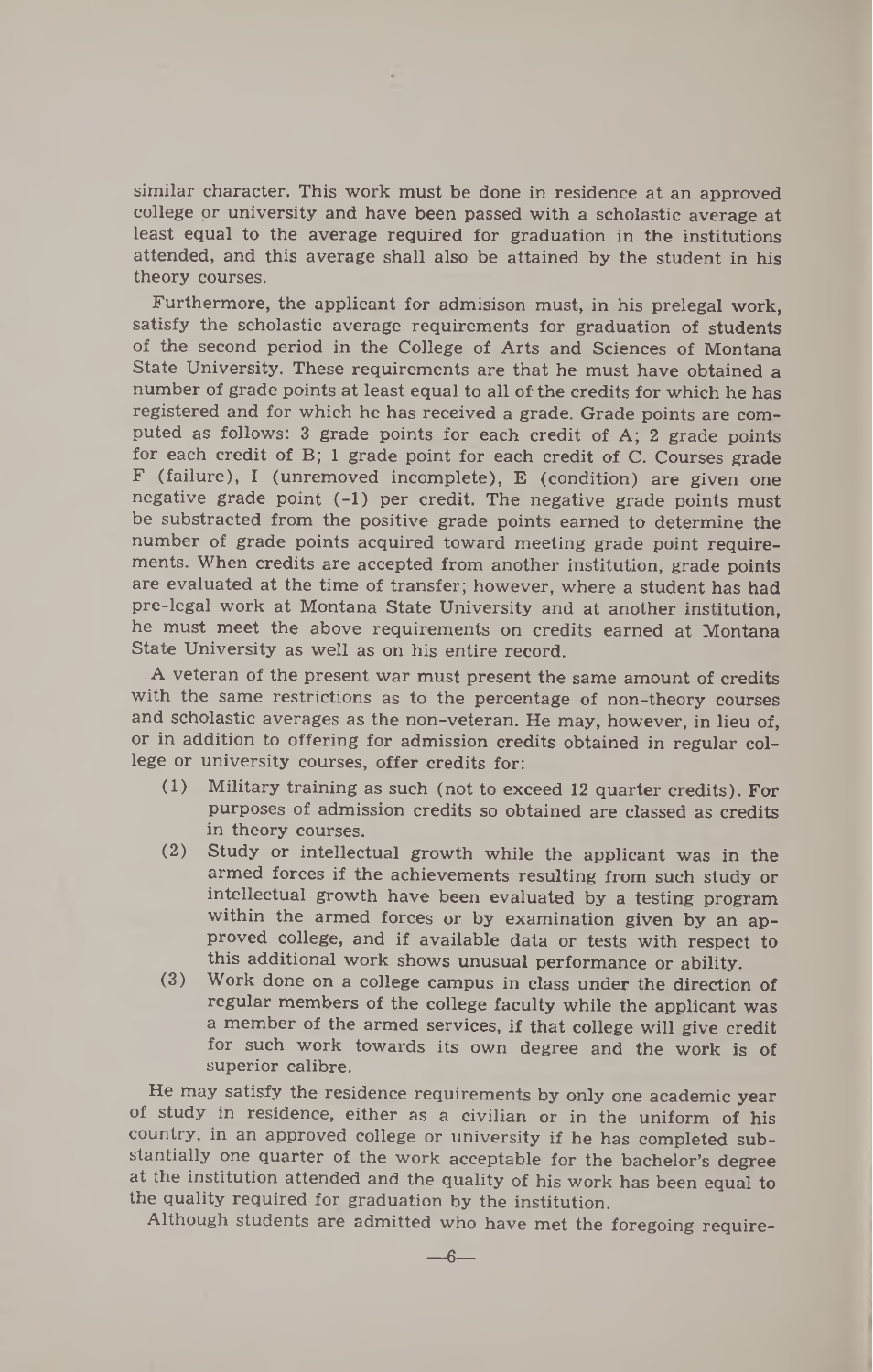merits, three years of pre-legal preparation are recommended.

It is recommended that pre-legal students attending Montana State University complete the curriculum of the Division of Social Sciences outlined in the general catalog.

Special students are not admitted to the School of Law.

### **Requirements for Graduation**

Candidates for the Bachelor of Laws degree are required to complete:

- (1) The requirements for admission listed above.
- (2) Nine quarters of work in a law school of recognized standing, the last three of which must be completed in residence in Montana State University. Two summer sessions of approximately 6 weeks each will be counted as one quarter.
- (3) The following courses: Contracts, Property, Torts, Criminal Law and Procedure, Practice Court, Forms of Action and Code Pleading, or Civil Procedure, and Legal Writing.
- (4) A total of 126 credits in law with an average of at least one grade point for each credit.

Candidates for the Bachelor of Arts degree with Law as a major must meet the regular University and College of Arts and Sciences requirements for graduation (see the general catalogue).

Any student who has conditions or failures in more than nine hours of work standing against him at the end of any year will be dropped from the Law School. Any student who has a condition or a failure in one course of six hours or more at the end of his first year will be dropped from the Law School, unless he has obtained at least eighteen grade points in his other courses; and any student having a deficiency of fifteen or more grade points at the end of his first year will be required to repeat, during the next year in which he is in attendance at the Law School, at least one-half of the hours of work in which he received a grade of D or less. Any student having a deficiency of more than twelve grade points at the end of his second year will be dropped from the Law School.

No student will be recommended for a degree in Law who is markedly deficient in English, or who, in the opinion of the majority of the members of the faculty of the School of Law, is unfitted for admission to the practice of law by reason of a lack of honesty and integrity.

The special senior examination provided for in the general catalogue of the University will not be given to Law School seniors except to candidates for honors.

## **Fees and Expenses**

The fees per quarter are: registration, \$5; incidental, \$15; building, \$5; Student Union building, \$1.67; student activity, \$7.50; health service, \$4; general deposit, \$10, paid once each year (charges for loss, breakage and fines deducted—balance refundable). The fee for non-residents of Montana is \$100 a quarter additional. The cost of books for the School of Law will average about \$50 a year.

#### **Montana Law Review**

The Law School Association, of which all students of the Law School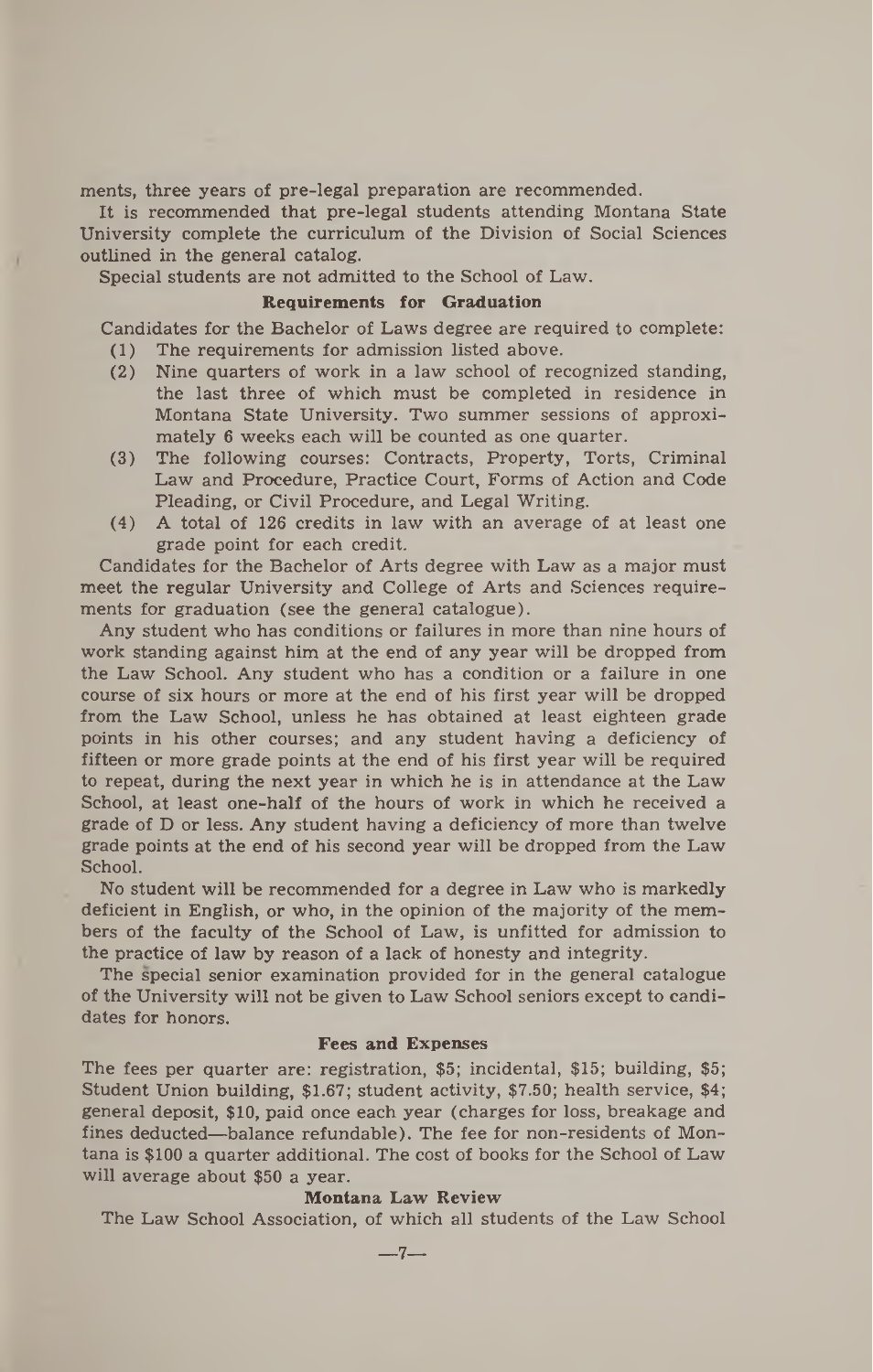are members, publishes once a year the Montana Law Review. The notes and comments in the Review are selected from the best of the case comments and notes which all third-year students are required to prepare. The magazine attempts to cover the fields which would be most interesting to Montana lawyers.

#### **Loan Funds**

Loan funds are adequate to supply current needs of students. Besides various general university student loan funds, available to law students, Montana State University Law School Foundation, a corporation established by the Law School Association, has accumulated a fund for loans to worthy law students.

#### **Scholarships**

Former Chief Justice Howard Johnson and his wife, Alice S. Johnson, have made the initial gifts toward the establishment of the Montana State University School of Law Scholarship Fund with the hope and expectation that other friends of the Law School will make further contributions to the fund. Acting under the discretion confided in it, the Faculty of the Law School will award no scholarships during the ensuing year.

### **Combined Degrees**

Undergraduate students in regular standing, candidates for the degree of Bachelor of Arts, electing law as a major subject at the beginning of the junior year may count not to exceed 65 credit hours of the law course toward graduation and the degree of Bachelor of Arts.

Students may also combine Business Administration and Law so as to secure in six years the degree of Bachelor of Arts in Business Administration and the degree of Bachelor of Laws.

## **Courses for Non-Professional Students**

Courses in the Law School are open to students in other departments and schools in the University who meet its entrance requirements. Credits obtained may apply toward degrees in such departments.

# **The Honor System**

The honor system has been in successful operation since the foundation of the school.

### **Method of Instruction**

The case system of instruction is employed.

Special attention is given to practice court work, in which the students are required not only to argue legal questions, but to try cases, prepare appeals, and go through all the steps incident to the trial of a law suit. A very thorough course is given in the use of law books in which the student learns by practice where to find the law.

#### **Courses of Instruction**

The course of study extends over a period of three years and is so arranged as to require a total of 126 credits. No student will be allowed credit in any one quarter for over 15 hours' work in the School of Law; except that in addition, within the discretion, of the Dean, a student may be allowed to take an examination to remove a condition and be given credit upon satisfactory passage of the same. All first-year work and, in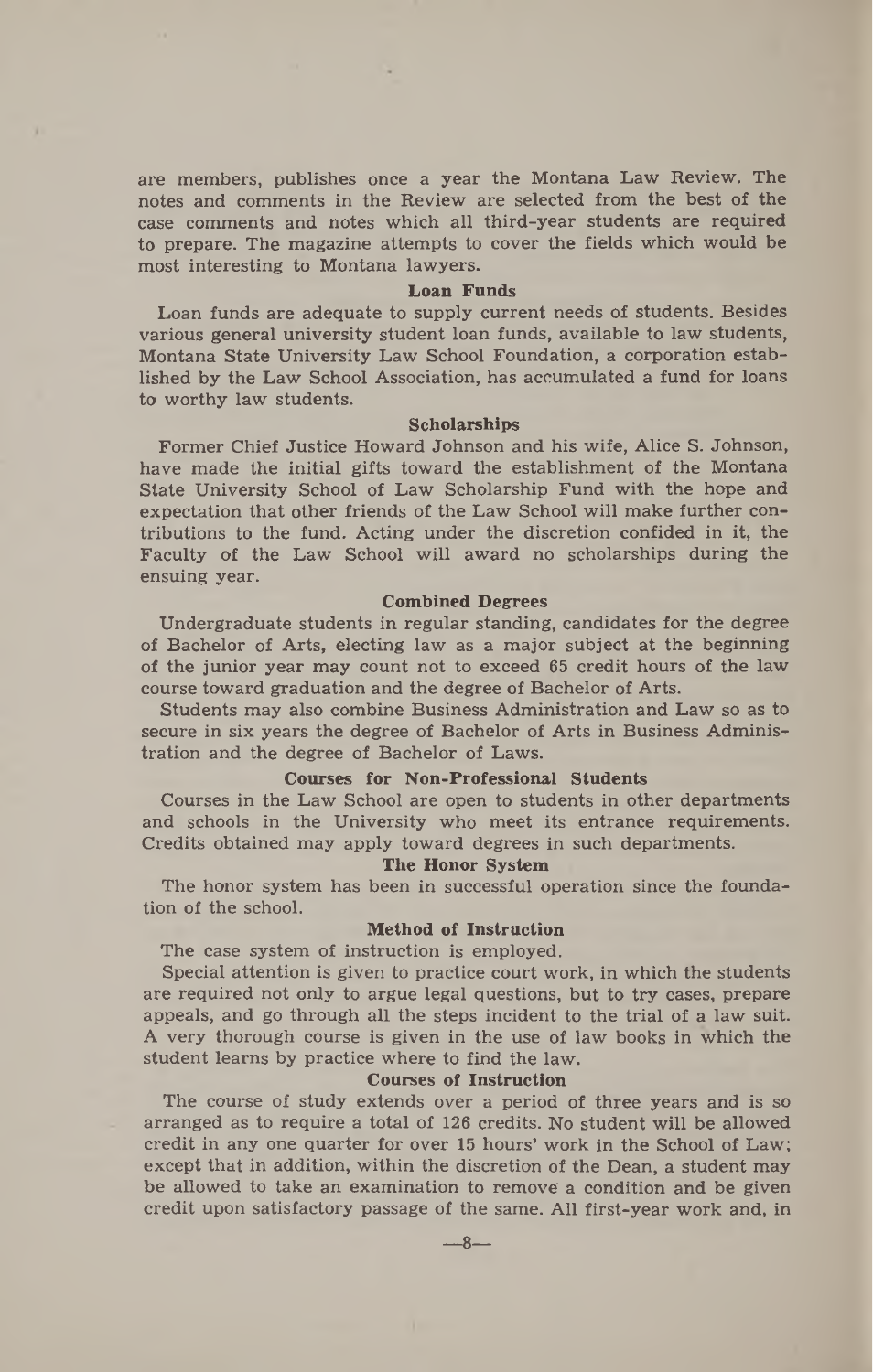addition, the courses in Practice Court and Legal Writing are required of all candidates for the degree. Aside from the courses mentioned, all other courses in the second and third years are elective. The curriculum is designed to afford a preparation for the practice of law in any state, but special attention will be given in all courses to the codes and decisions of Montana.

# **CURRICULUM**

|     | <b>FIRST YEAR</b>                                                                     |                         |                         |                              |              |
|-----|---------------------------------------------------------------------------------------|-------------------------|-------------------------|------------------------------|--------------|
|     |                                                                                       | Autumn                  | Winter                  | Spring                       | Summer       |
|     |                                                                                       | Quarter                 | Quarter                 | Quarter                      | Quarter      |
|     |                                                                                       | Credits                 | Credits                 | Credits                      | Credits      |
|     |                                                                                       | 3                       | 3                       | $\mathbf{3}$                 | 9            |
|     |                                                                                       |                         |                         |                              | Q            |
| (a) | Criminal Law and Procedure                                                            |                         | $\overline{2}$          |                              | б            |
| (b) |                                                                                       |                         | $\overline{2}$          | ä                            | $\mathbf{R}$ |
|     | Property <b>Example 2018</b><br>Torts                                                 | $\overline{\mathbf{3}}$ | $\overline{\mathbf{3}}$ | 3                            |              |
|     | Students who begin law in the Winter Quarter take Contracts 6, Torts 6, and Property  |                         |                         |                              |              |
|     | 3 hours in the Winter Quarter, and Contracts 3, Torts 3, Property 3, and Criminal Law |                         |                         |                              |              |
|     | 6 hours in the Spring Quarter.                                                        |                         |                         |                              |              |
|     | SECOND AND THIRD YEARS                                                                |                         |                         |                              |              |
| (c) |                                                                                       |                         | 3                       |                              |              |
|     | Agency                                                                                |                         |                         |                              |              |
|     |                                                                                       |                         |                         |                              |              |
|     |                                                                                       |                         |                         | $\overline{2}$               |              |
|     |                                                                                       |                         | $\overline{\mathbf{3}}$ | $\mathbf{R}$                 |              |
|     |                                                                                       |                         | 3                       |                              | m            |
| (d) |                                                                                       | $\overline{\mathbf{3}}$ | $\overline{\mathbf{a}}$ |                              | 6            |
|     |                                                                                       |                         |                         |                              | 6            |
|     |                                                                                       | 2                       | $\mathbf{Q}$            |                              |              |
|     |                                                                                       | ÷.                      |                         |                              |              |
|     |                                                                                       | <b>A</b>                |                         |                              | я            |
| (b) |                                                                                       | $\overline{2}$          | $\overline{\bf 2}$      | $\overline{2}$               |              |
|     |                                                                                       |                         | $\overline{2}$          | $\overline{2}$               | m            |
|     | Evidence                                                                              |                         |                         | 3                            |              |
|     |                                                                                       |                         |                         | $\overline{2}$               | ٠            |
| (e) |                                                                                       |                         |                         |                              | 3            |
| (a) |                                                                                       |                         |                         |                              |              |
|     |                                                                                       |                         |                         |                              |              |
|     |                                                                                       |                         |                         | $\overline{2}$               |              |
| (1) |                                                                                       |                         |                         | ÷                            | 3            |
| (b) | Municipal Corporations ___________________                                            |                         |                         |                              |              |
|     |                                                                                       |                         | $\overline{2}$          | <b>HOME</b><br>$\mathcal{P}$ |              |
|     |                                                                                       | $\frac{2}{2}$           | $\overline{2}$          | $\overline{2}$               |              |
|     |                                                                                       | $\overline{\mathbf{2}}$ | $\overline{3}$          |                              | 6            |
| (g) |                                                                                       | $\overline{2}$          | $\overline{2}$          | au.<br>$\overline{2}$        |              |
|     |                                                                                       |                         |                         | $\overline{2}$               |              |
|     |                                                                                       | ŋ                       | $\overline{2}$          |                              |              |
| (h) |                                                                                       |                         |                         |                              |              |
|     | Trusts                                                                                |                         | as.<br>$\overline{2}$   | $\mathcal{D}$                |              |

(a) To be given in Summer 1947, not in 1948.<br>
(b) To be given in Summer 1948, not in 1947.<br>
(c) Not to be given in Summer 1947, nor Autumn and Winter Quarters 1947. To be<br>
(c) Not to be given in Summer 1948 and Autumn and

To be given in the autumn and winter quarters 1947-48. (e) Given in 1946-47. Will not be given in 1947-48. ziven in Summer 1946 and Autumn and Winter Quarters 1948-49.<br>
(d) Given in Summer 1946. Not given in the autumn and winter quarters 1946-47.<br>
(e) To be given in the autumn and winter quarters 1947-48.<br>
(e) Given in 1946-47

 $\frac{1947.18}{(h)}$  Not given in Summer 1947. Not to be given in the

autumn, winter, spring and summer quarters 1947-48.

—9—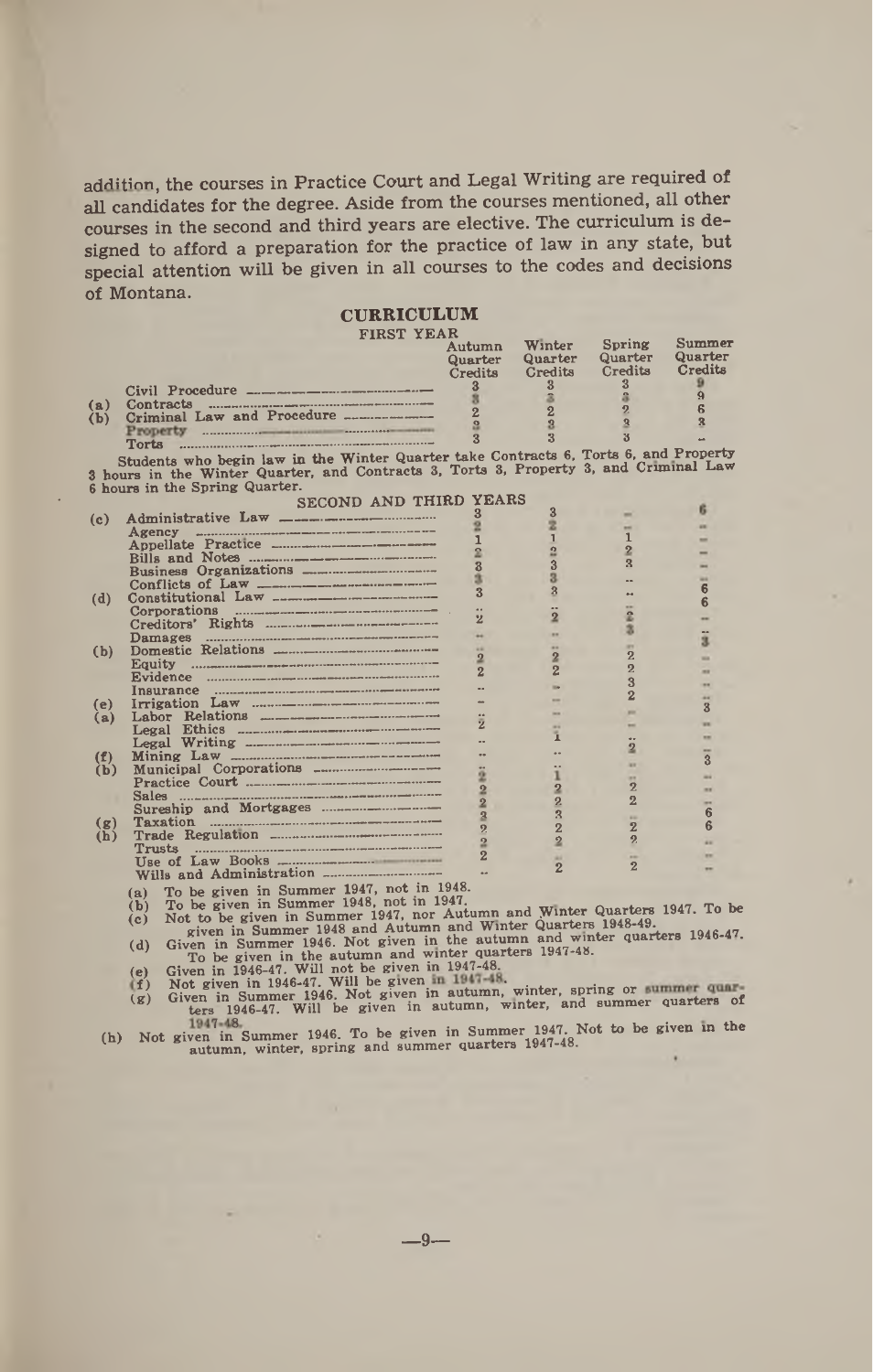### **COURSES**

Administrative Law. 2 Q. Autumn, winter. Continuous. 6 cr. Sear's Cases on Administrative Law. Not given in 1945-46. Mr. Mason.

Agency, 2 Q. Autumn, winter. Continuous. 4 cr. Mechem's Cases on Agency, 3rd edition. Mr. Briggs.

Appellate Practice. 3 Q. Autumn, winter, spring. Continuous. 3 cr. Smith's Cases and Materials on Appellate Practice. Mr. Mason.

Bills and Notes. 3 Q. Autumn, winter, spring. Continuous. 6 cr. Smith<br>and Moore's Cases on Bills and Notes, 4th edition. Mr. Mason.

Business Organizations. 3 Q. Autumn, winter, spring. Continuous. 9 cr. Frey's Cases and Statutes on Business Associations. Mr. Briggs,

Civil Procedure. 3 Q. Autumn, winter, spring. Continuous; 1 Q. Summer. 9 cr. Sunderland's Cases and Materials on Judicial Administration.<br>Magill's Cases on Civil Procedure, 3rd edition. (Summer 1946). Mr. Mason. Mr Toelle.

Conflicts of Law. 3 Q. Autumn, winter, spring. Continuous. 6 cr. Cheatham, Dowling, Goodrich, and Griswold's Cases on Conflict of Laws, 2nd edition. Mr. Briggs.

Constitutional Law. 2 Q. Autumn, winter. Continuous; 1 Q. Summer<br>1946. 6 cr. Not given autumn, winter 1946-47. Dodd's Cases on Constitutional Law, 3rd edition. Mr. Mason.

Contracts. 3 Q. Autumn, winter, spring. Continuous; 2 Q. Winter, spring. Continuous; 1 Q. Summer (1947), 9 cr. Williston's Cases on Contracts, 4th edition. Mr. Leaphart. Mr. Boone.

Creditors Rights. 3 Q. Autumn, winter, spring. Continuous. 6 cr. Hanna<br>and McLaughlin's Cases on Creditors Rights. Mr. Toelle.

Criminal Law and Procedure. 3 Q. Autumn, winter, spring. Continuous; 1 Q. Spring; 1 Q. Summer (1946). 6 cr. Mikell's Cases on Criminal Law and Procedure, 3rd edition. Mr. Briggs

Damages. 1 Q. Spring. 3 cr.

Domestic Relations. 1 Q. Summer 1946. 3 cr. Jacob's Cases on Domestic Relations, 2nd edition. Mr. Briggs.

Equity, 3 Q. Autumn, winter, spring. 6 cr. Continuous. Chafee & Simp-

son Cases on Equity, 2nd edition. Mr. Coad.<br>Corporations. 1 Q. Summer 6 cr. Dodd and Baker's Cases on Business<br>Organizations. Corporations Vol. 1.

Evidence. 3 Q. Autumn, winter, spring. Continuous. 6 cr. McCormick's Cases on Evidence. Mr. Smith.

Insurance. 1 Q. Spring. 3 cr. Vance's Cases on Insurance, 3rd edition. Mr. Mason.

Irrigation Law. 1 Q. Spring. 2 cr. Bingham's Cases on Water Rights. Mr. Toelle.

Labor Relations. 1 Q. Summer 1947. 3 cr. Lands and Manoff's Cases on Labor Law, 2nd ed.

Legal Ethics, 1 Q. Summer. 2 cr. Costigan's Cases and Materials on the Legal Profession and Its Ethics, 2nd edition. Mr. Toelle

Legal Writing. 1 Q. Winter. 1 cr. For third-year students. No text. Staff

Mining Law. 1 Q. Spring. 2 cr. Costigan's Cases and Materials on Mining Law Mr Toelle

Municipal Corporations. 1 Q. Summer 1946. 3 cr. Tooke and McIntire's Cases on Municipal Corporations, 3rd edition. Mr. Mason.

Practice Court. 3 Q. Autumn, winter, spring. 3 cr. Continuous. Montana Code of Civil Procedure, selected cases, and practical exercises.

Property. 3 Q. Autumn, winter, spring. 3 cr. each quarter. Fraser's Cases on Property, Vols. 1 and 2, 2nd edition; Kirkwood's Cases on Conveyances, 2nd edition. Mr. Coad.

Property. 1 Q. Summer. 3 or Fraser's Cases on Property, Vol. 2, 2nd edition. Mr. Coad.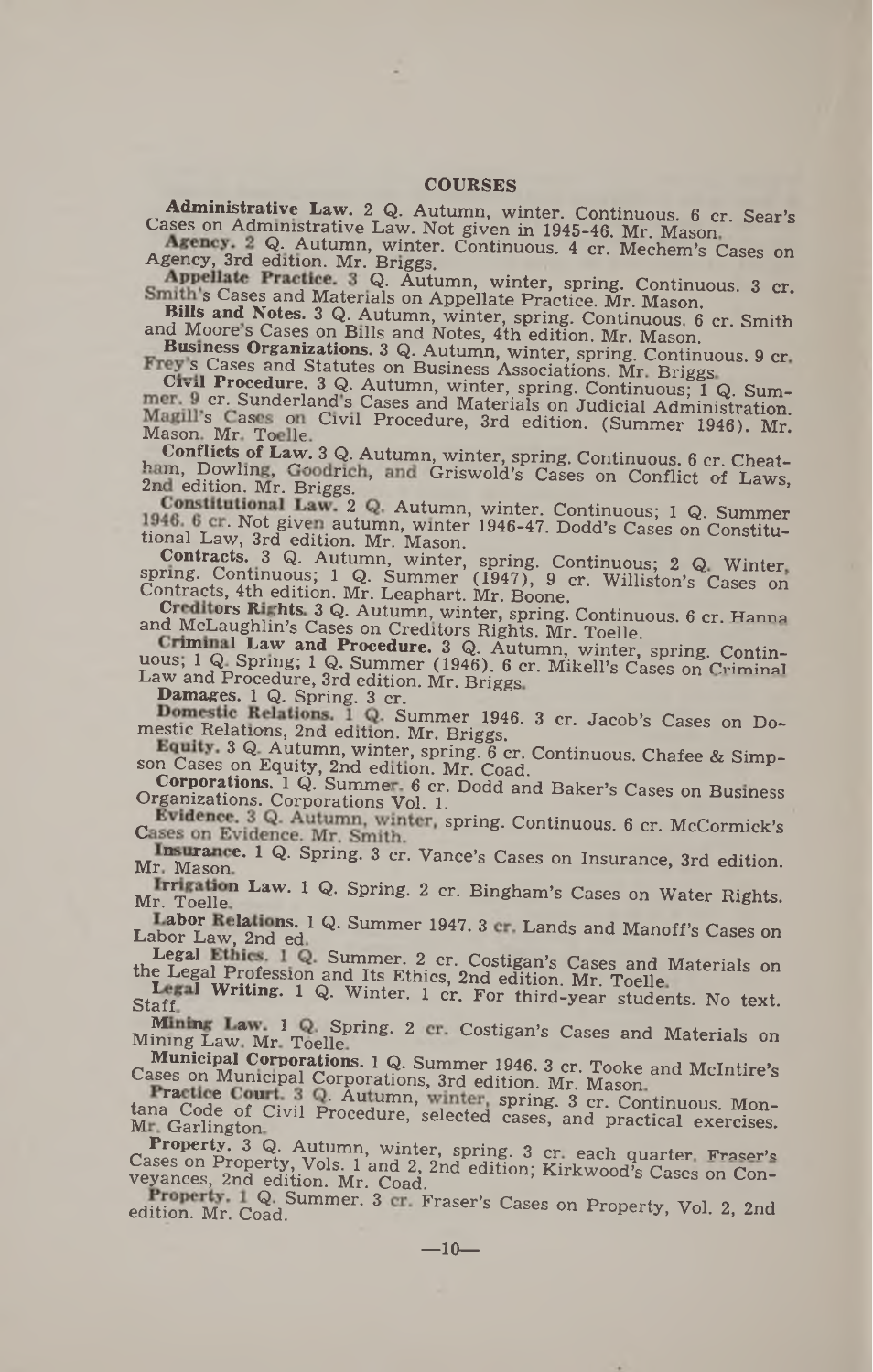**Sales.** 3 Q. Autumn, winter, spring. Continuous. 6 cr. Williston's and McCurdy's Cases on Sales. Mr. Coad.

**Suretyship and Mortgages.** 3 Q. Autumn, winter, spring. Continuous. 6 cr. Campbell's Cases on Mortgages, 2nd edition. Campbell's Cases on Suretyship. Mr. Leaphart.

**Taxation.** 2 Q. Autumn, winter. Continuous; <sup>1</sup> Q. Summer 1946. 6 cr. Magill and McGuire's Cases on Taxation. Mr. Coad.

**Torts.** 3 Q. Autumn, winter, spring. Continuous; 2 Q. Winter, spring. Continuous. 9 cr. Harper's Bohlen Cases on the Law of Torts. 4th edition.

Mr. Toelle. Mr. Garlington. **Trade Regulation.** 3 Q. Autumn, winter, spring. Continuous. 6 cr. Handler's Cases and Materials on Trade Regulation. Mr. Coad.

**Trusts.** 3 Q. Autumn, winter, spring. Continuous. 6 cr. Scott's Cases on Trusts, 3rd edition. Mr. Leaphart. Mr. Pope.

**Use of Law Books.** <sup>1</sup> Q. Autumn. 2 cr. Beardsley's Legal Bibliography and Use of Law Books. Mr. Toelle.

**Wills and Administration.** 2 Q. Winter, spring. Continuous. 4 cr. Bingham's Costigan Cases on Wills and Administration, 3rd edition. Mr. Toelle.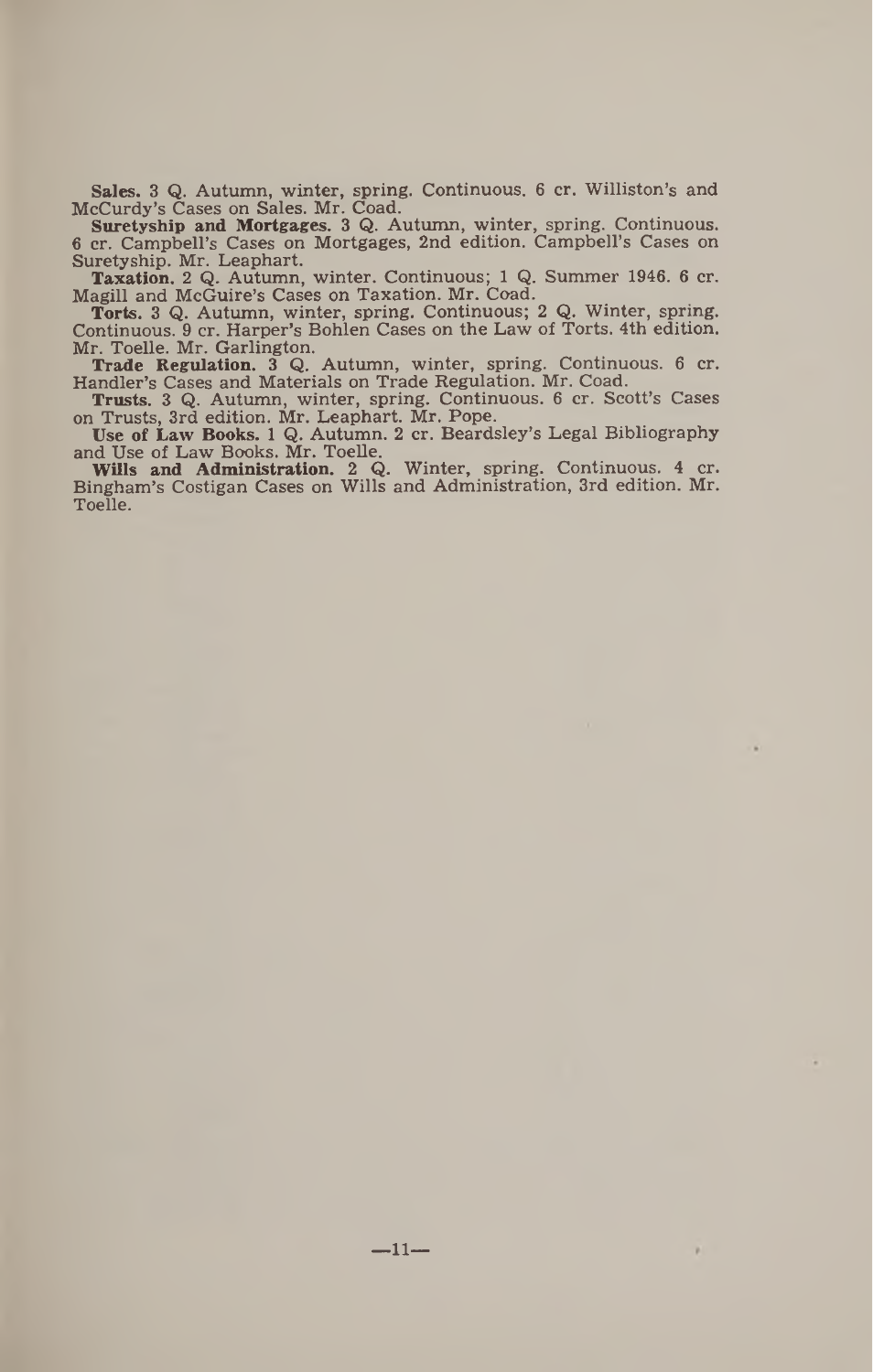# REGISTER OF STUDENTS, 1947-48

 $\rightarrow$ 

| Aune, Arthur J. Barnett March Havre                                                                                    |  |
|------------------------------------------------------------------------------------------------------------------------|--|
|                                                                                                                        |  |
|                                                                                                                        |  |
|                                                                                                                        |  |
|                                                                                                                        |  |
|                                                                                                                        |  |
|                                                                                                                        |  |
|                                                                                                                        |  |
| Brady, Charles R. 2000 and Butter Butte                                                                                |  |
|                                                                                                                        |  |
| Brodie, Stephen D. 2000 Missoula                                                                                       |  |
| Brown, Bruce N. 2008 and Miles City                                                                                    |  |
|                                                                                                                        |  |
| Burns, Richard F. Communication of the Chinook                                                                         |  |
| Campbell, Francis B. 6. 2006 and Missoula                                                                              |  |
|                                                                                                                        |  |
|                                                                                                                        |  |
|                                                                                                                        |  |
|                                                                                                                        |  |
| Cavanaugh, Thomas J. 2000 and Clendive                                                                                 |  |
|                                                                                                                        |  |
| Clark, Wallace N. Clark Shelby                                                                                         |  |
| Coghlan, Terry J. Coghlan, Terry J.                                                                                    |  |
|                                                                                                                        |  |
| Cook, Curtis C. Communication of Missoula                                                                              |  |
|                                                                                                                        |  |
| Cox, Glen E. Shelby                                                                                                    |  |
|                                                                                                                        |  |
| Cresap, Paul Lewistown                                                                                                 |  |
| Davis, Carl M. 2008 and M. 2011 and Dillon                                                                             |  |
| Davis, Wayne E. Same Communication and Roff, Okla.                                                                     |  |
|                                                                                                                        |  |
| Delaney, Jack J. Creat Falls                                                                                           |  |
|                                                                                                                        |  |
|                                                                                                                        |  |
| Dikeos, Victor H. 2000 Missoula                                                                                        |  |
|                                                                                                                        |  |
| DuGarm, Henry K. Sandwich and Billings                                                                                 |  |
| Dykstra, Daniel                                                                                                        |  |
| Ellison, David E. Champion Clympia, Wash.                                                                              |  |
| Fitz, Clyde                                                                                                            |  |
| Foss, Larry O. 2008. The Prince of Pairview Pairview Pairview                                                          |  |
|                                                                                                                        |  |
| <u> De Carlos de Carlos de Carlos de Carlos de Carlos de Carlos de Carlos de Carlos de Carlos de Carlos de Carlos </u> |  |

 $-12-$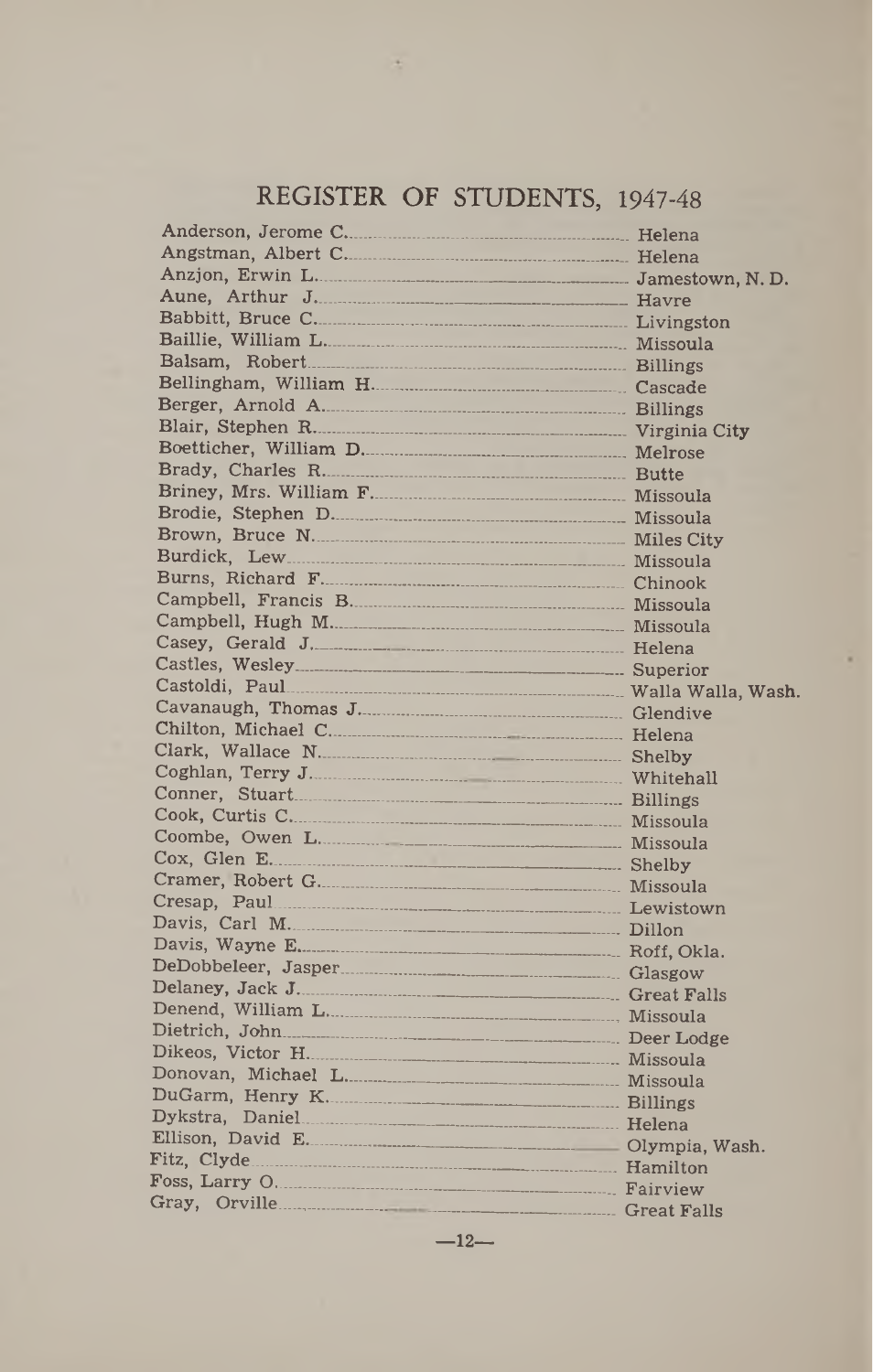| Hall, George M. Contract Manual Contract of Stevensville                                                                                                                                                                       |  |
|--------------------------------------------------------------------------------------------------------------------------------------------------------------------------------------------------------------------------------|--|
| Halladay, Robert F. The Manuscript Brainard, Minn.                                                                                                                                                                             |  |
|                                                                                                                                                                                                                                |  |
|                                                                                                                                                                                                                                |  |
|                                                                                                                                                                                                                                |  |
|                                                                                                                                                                                                                                |  |
|                                                                                                                                                                                                                                |  |
|                                                                                                                                                                                                                                |  |
| Herron, Clayton R. 2000 and Contract Philipsburg                                                                                                                                                                               |  |
|                                                                                                                                                                                                                                |  |
|                                                                                                                                                                                                                                |  |
|                                                                                                                                                                                                                                |  |
| Holbrook, Frederic P. 2008 . Extra Butte                                                                                                                                                                                       |  |
| Holmes, Roy W. Contract Manual Manual Medicines, Billings                                                                                                                                                                      |  |
|                                                                                                                                                                                                                                |  |
|                                                                                                                                                                                                                                |  |
| Hughes, Mary E. S. E. And M. Barnett, M. Clendive                                                                                                                                                                              |  |
| Hughes, Michael J. [10] Glendive                                                                                                                                                                                               |  |
|                                                                                                                                                                                                                                |  |
| Jahnke, Frederick D. 2000 Ft. Benton                                                                                                                                                                                           |  |
|                                                                                                                                                                                                                                |  |
| Johnson, Loran A. 2000 and A. 2000 and Billings                                                                                                                                                                                |  |
|                                                                                                                                                                                                                                |  |
| Jones, Willis B. Sandwicker and Missoula                                                                                                                                                                                       |  |
|                                                                                                                                                                                                                                |  |
|                                                                                                                                                                                                                                |  |
| Kelly, William T. Committee Committee Committee Billings                                                                                                                                                                       |  |
|                                                                                                                                                                                                                                |  |
| Leaphart, C. W., Jr. 7. 2008. [1] Missoula                                                                                                                                                                                     |  |
|                                                                                                                                                                                                                                |  |
| Lovaas, Ivan P. 2000 - 2000 - 2000 - 2010 - 2010 - 2010 - 2010 - 2010 - 2010 - 2010 - 2010 - 2010 - 2010 - 20                                                                                                                  |  |
|                                                                                                                                                                                                                                |  |
|                                                                                                                                                                                                                                |  |
|                                                                                                                                                                                                                                |  |
|                                                                                                                                                                                                                                |  |
| McDonough, James B. Sammer and Shelby                                                                                                                                                                                          |  |
| McDonough, Patrick J.                                                                                                                                                                                                          |  |
| McElwain, Joseph A. 2008. A. 2009. Deer Lodge                                                                                                                                                                                  |  |
| McKenna, Donald W.                                                                                                                                                                                                             |  |
| McKenzie, Allan R. 2008. 2008. Philipsburg                                                                                                                                                                                     |  |
| McKeon, Willis M. Communication and Anaconda                                                                                                                                                                                   |  |
| Mahan, John W. 2008 (2010) 2010 2010 21:30 22:30 23:30 24:30 25:30 25:30 25:30 25:30 25:30 25:30 25:30 25:30 25:30 25:30 25:30 25:30 25:30 25:30 25:30 25:30 25:30 25:30 25:30 25:30 25:30 25:30 25:30 25:30 25:30 25:30 25:30 |  |
| Martin, Arthur B. Sandwicker Missoula                                                                                                                                                                                          |  |
| Mather, William S. Sandwich and Superintendent Lewistown                                                                                                                                                                       |  |
| Meyer, Arthur R.                                                                                                                                                                                                               |  |

 $-13-$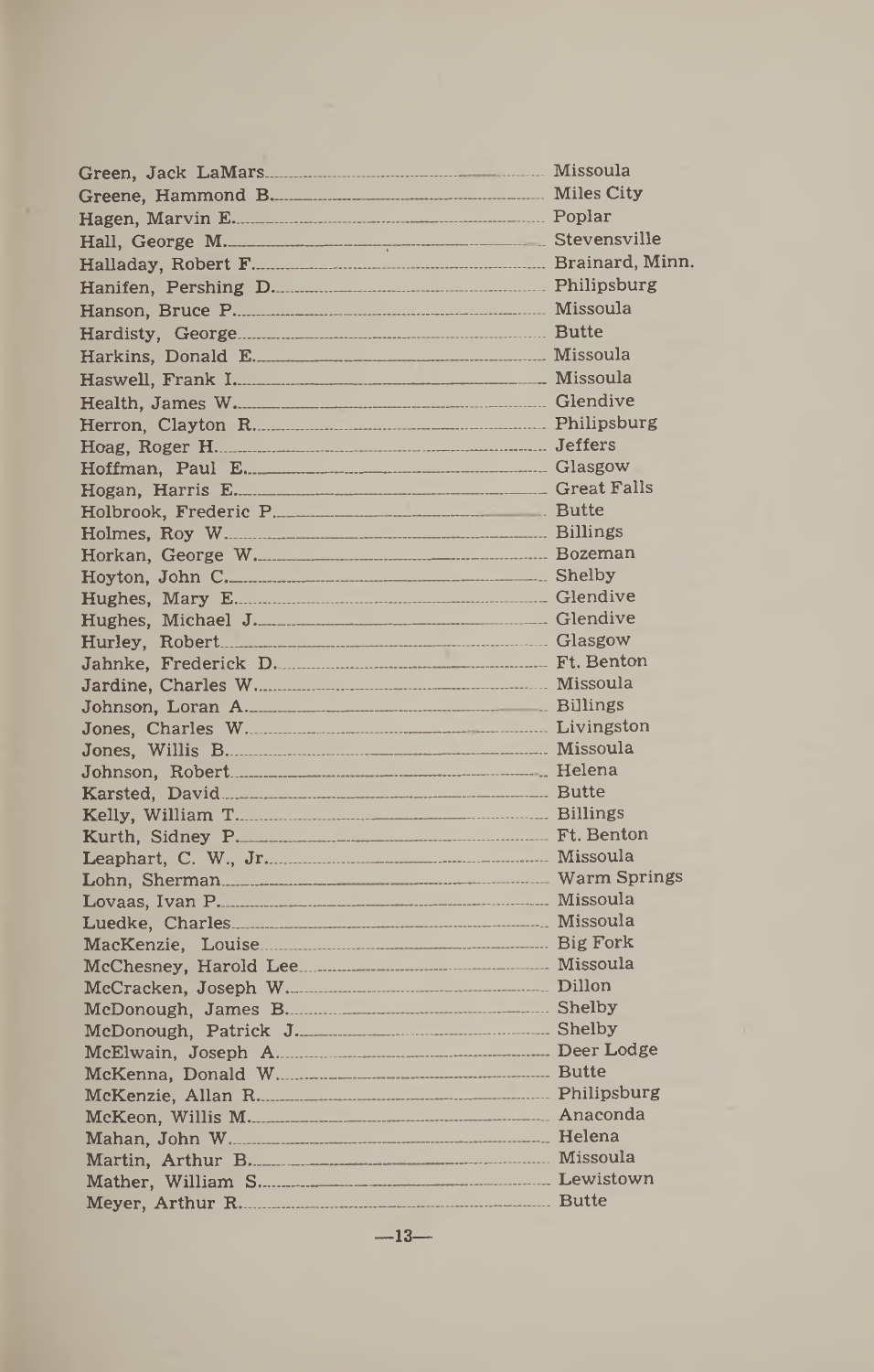| Moses, Charles F. F. Entertainment and Midwest, Wyo.                                               |  |
|----------------------------------------------------------------------------------------------------|--|
| Mouat, William J. The Milliam Strategy of Myers                                                    |  |
|                                                                                                    |  |
|                                                                                                    |  |
|                                                                                                    |  |
| Nyquist, David N. 1994 - Scobey                                                                    |  |
|                                                                                                    |  |
| O'Shea, Dennis M.                                                                                  |  |
|                                                                                                    |  |
|                                                                                                    |  |
| Parker, Robert W. <b>Missoula</b>                                                                  |  |
|                                                                                                    |  |
|                                                                                                    |  |
|                                                                                                    |  |
|                                                                                                    |  |
|                                                                                                    |  |
|                                                                                                    |  |
|                                                                                                    |  |
|                                                                                                    |  |
| Poppler, Louis E. Sandwich and Avery, Idaho                                                        |  |
| Porter, Hammit E. Missoula                                                                         |  |
| Reagan, John W. Chambread and Missoula                                                             |  |
| Rife, Joseph W. Charles and Roundup                                                                |  |
|                                                                                                    |  |
| Robbins, Orville W. Charles and Marian Herreid, S. D.                                              |  |
| Robinson, Robert H. Martin Martin Marshall Kalispell                                               |  |
| Ronish, Donald E. 2008. Enter the Denton Denton                                                    |  |
| Ryan, Raymond D. D. Engines and D. Allen Big Timber                                                |  |
| Schiltz, John M. 2000 M. 2000 Millings                                                             |  |
| Scudder, Donald W. The Manuscript Ryegate                                                          |  |
| Seitz, Robert T. Seitz, Missoula                                                                   |  |
| Senechal, James F. France and Seattle, Wash.                                                       |  |
|                                                                                                    |  |
|                                                                                                    |  |
|                                                                                                    |  |
| Slocum, Robert R. [10] Mound City, S. D.                                                           |  |
|                                                                                                    |  |
|                                                                                                    |  |
| Spangelo, Waldo N. Spangelo, Waldo N. Spangelo, Waldo N. Spangelo, Waldo N. Spangelo, W. Box Elder |  |
|                                                                                                    |  |
| Streifling, Celestyne E. 5. 2008. Missoula                                                         |  |
|                                                                                                    |  |
|                                                                                                    |  |
|                                                                                                    |  |
|                                                                                                    |  |
|                                                                                                    |  |
|                                                                                                    |  |

 $-14-$ 

×